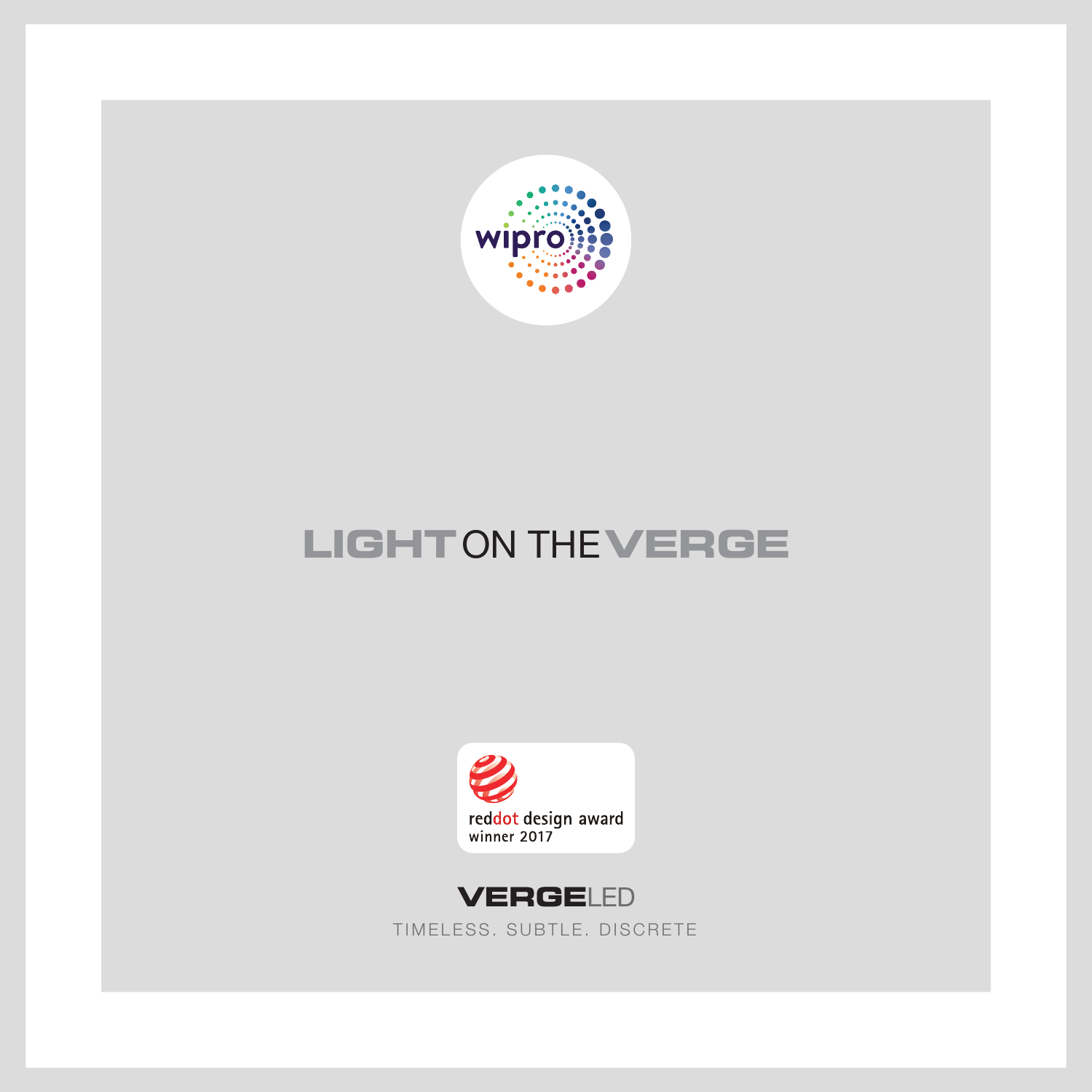### **RIGHT LIGHT** FOR CHEERFUL SPACES **LIGHT** AROUND YOU

**VERGE**LED | TIMELESS. SUBTLE. DISCRETE

| $\mathsf{to}$ |  |  |
|---------------|--|--|
| reate         |  |  |
| S             |  |  |
| iling         |  |  |
| pience.       |  |  |
|               |  |  |



The 'Right Light' has an enlightening touch on the environment. It goes beyond just illumination to create a warm, comfortable and aesthetic ambience that facilitates people to work effectively and





The 'Right Light', one of the strongest sensory impression act as food to creativity, brings out the true potential in a space, facilitates explosion of new ideas and encourages people to come out with winning-edge innovations; revolutionising workplace environments.

Asserting on the quality of light that brings space to life and life space, Wipro Lighting brings to you **VergeLED** - designed to create an uncoventional work experience, focused around you. With it unique minimalistic peripheral design that integrates with the ceil texture seamlessly, VergeLED creates a uniform yet distinct ambi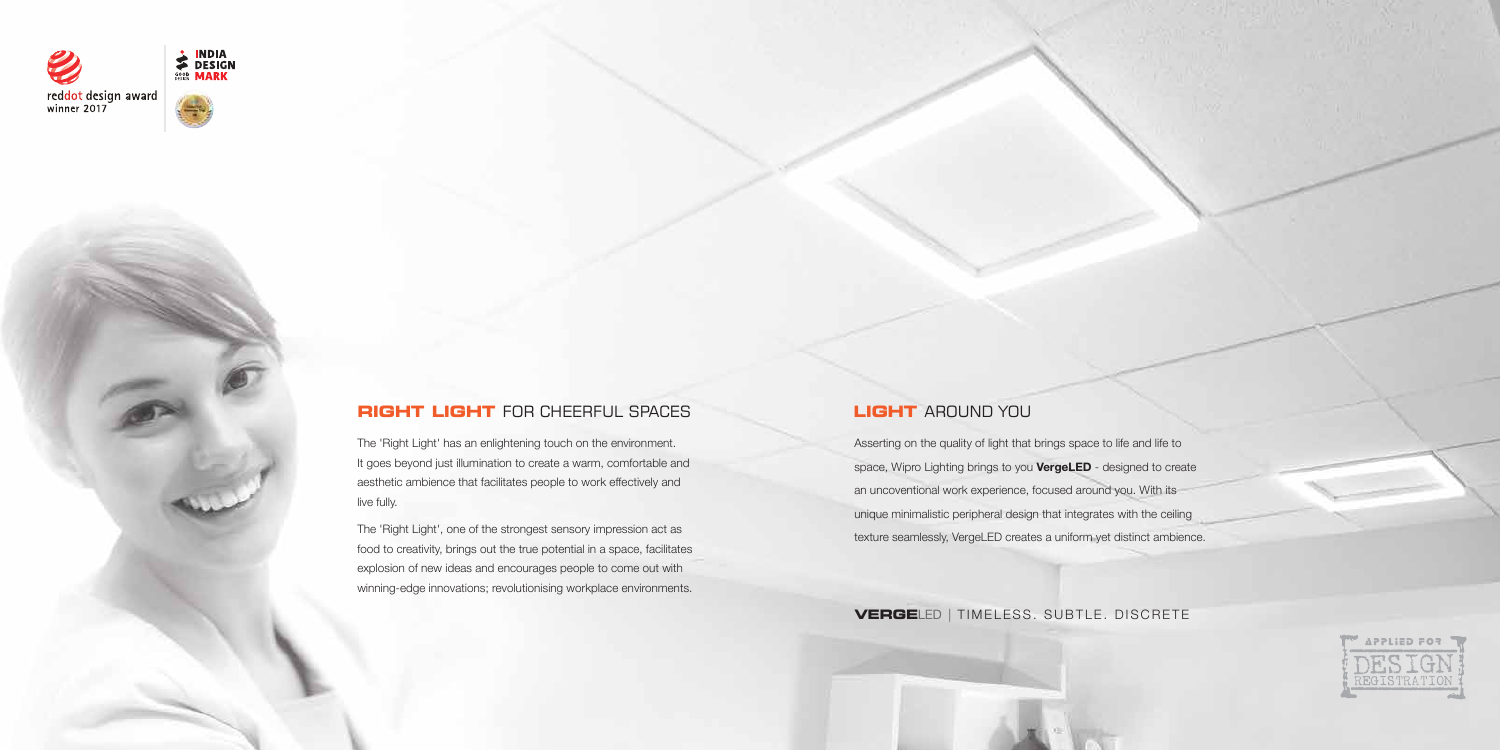## **VERSATILE LIGHTING SOLUTION**

FOR MODERN WORKING ENVIRONMENT



**COLLABORATIVE** SPACES

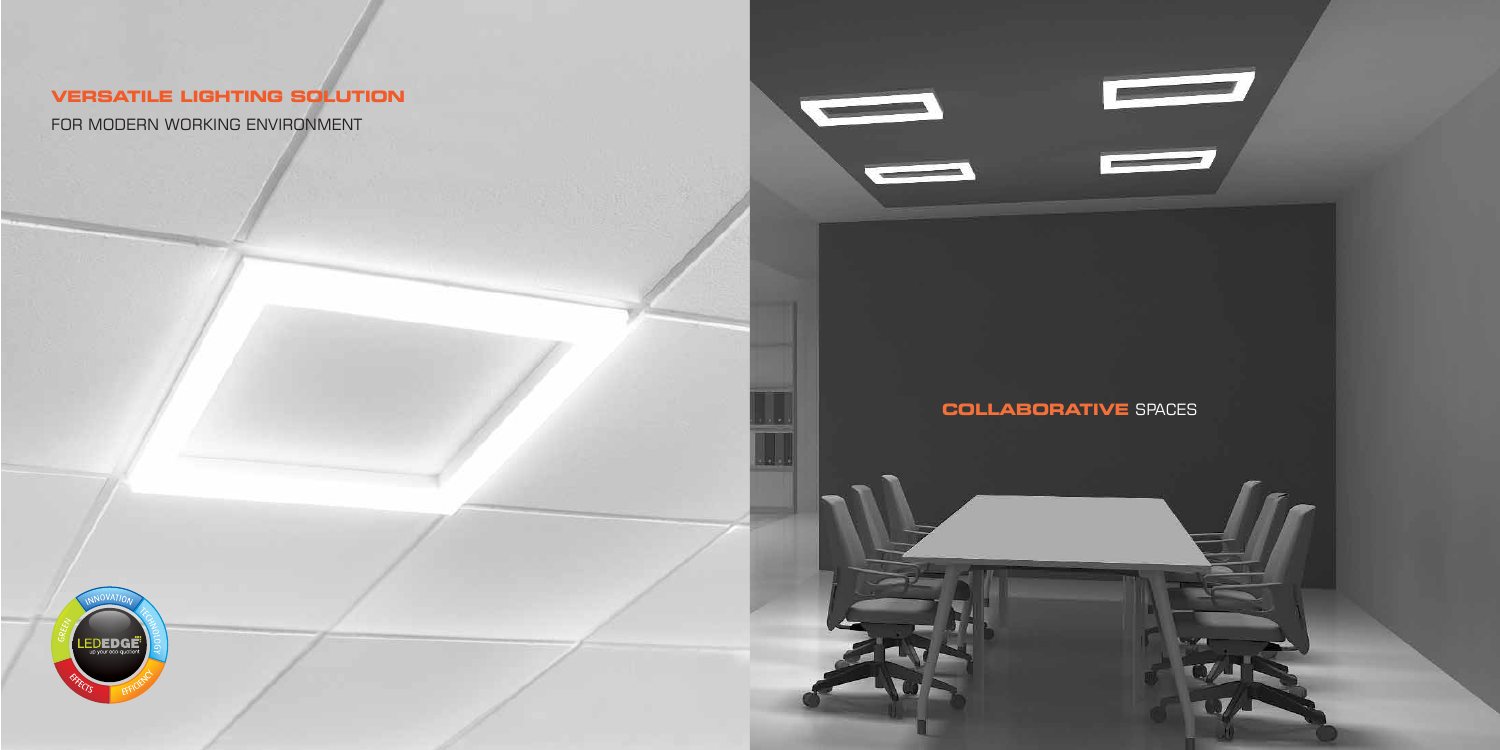Back lit luminaire with high efficiency LEDs save upto 60% energy, reducing the operating cost significantly

#### **VERGE**LED **CUTTING EDGE** LIGHTING SOLUTION

#### **INNOVATIVE DESIGN**

Easily accessible best-in-class independent LED driver ensures maintenance free, longer service life

#### **SPECIFICATIONS**

Extruded aluminium housing ensures excellent thermal management resulting in reliable performance along with clean and distinct look

# APPLIED FOR

#### **HIGH ENERGY SAVINGS LONG SERVICE LIFE**

Insert the product diagonally Rotate and place the product in position

#### RELIABLE AND QUALITY PERFORMANCE

Unique architectural design of the LEDs on the outer periphery, provides volumetric and visually balanced light

Sleek profile of the luminaire integrates texture and other characters of the ceiling giving a distinct appearance

#### **EXCELLENT VISUAL COMFORT**

#### INSTALL IN 4 EASY STEPS





#### ELECTRICAL DATA



Connect to driver and power supply Place 2x2 ceiling tile on the luminaire

- High efficiency LED luminaire with backlit direct-indirect light
- Extruded, sturdy, rust-free, light-weight aluminium powder coated housing ensures best-in-class heat dissipation
- Slimmest backlit LED luminaire requiring only 50mm space above the ceiling
- Thoughtfully designed LED configuration around the periphery resulting in wider, volumetric light distribution
- High efficiency LEDs with best possible chromaticity, colour consistency and uniformity by best binning process resulting up to 60% energy saving
- Insect proof LED compartment
- Optically researched, seamless HET PC diffuser with 10% uplight, 90% downlight for balanced illumination on wall, ceiling and tabletop
- Independent driver box for easy accessibility and maintenance with smart connector & pre-wired accessories
- Driver box designed for better thermal management ensuring longer service life
- Conforms to IS 10322 part 5/Sec 1: 1987

#### **APPLICATIONS**

#### INSTALLATION

• Designed for installation with four nos. of steel hook-up wire

• Suitable for Armstrong/CRG/TRAC/USG/Celotex modular ceiling system

• Separate gear box with male/female connector provided

• Suspension needs to be ordered separately for suspended product (LMX291-RCC, LMX292-Reccessed 24mm Prelude & LMX293-Reccessed 15mm Prelude

• For Gypsum/POP applications additional frame, (Part No: 9180P01025) needs to be ordered separately



#### DIMENSION DRAWINGS

#### IP20

| POWER (W) | RATED VOLTAGE (V) | MAINS CURRENT (A) | APPROX. WEIGHT (Kg) | CASE LOT (IN NOS.) |
|-----------|-------------------|-------------------|---------------------|--------------------|
| 33W       | 240               | 0.13              | 3.0                 |                    |
| 33W       | 240               | 0.13              | 2.8                 |                    |
| 33W       | 240               | 0.13              | 3.0                 |                    |
| 33W       | 240               | 0.13              | 2.8                 |                    |
|           |                   |                   |                     |                    |

*Available in Dali and Analog dimmable version.*

LED is an ever improving and evolving technology. Wipro is committed to bring you the best in LED technology. Data given is representative and can change.





All dimensions are in mm. Tolerance  $\pm 2$ mm



50 48

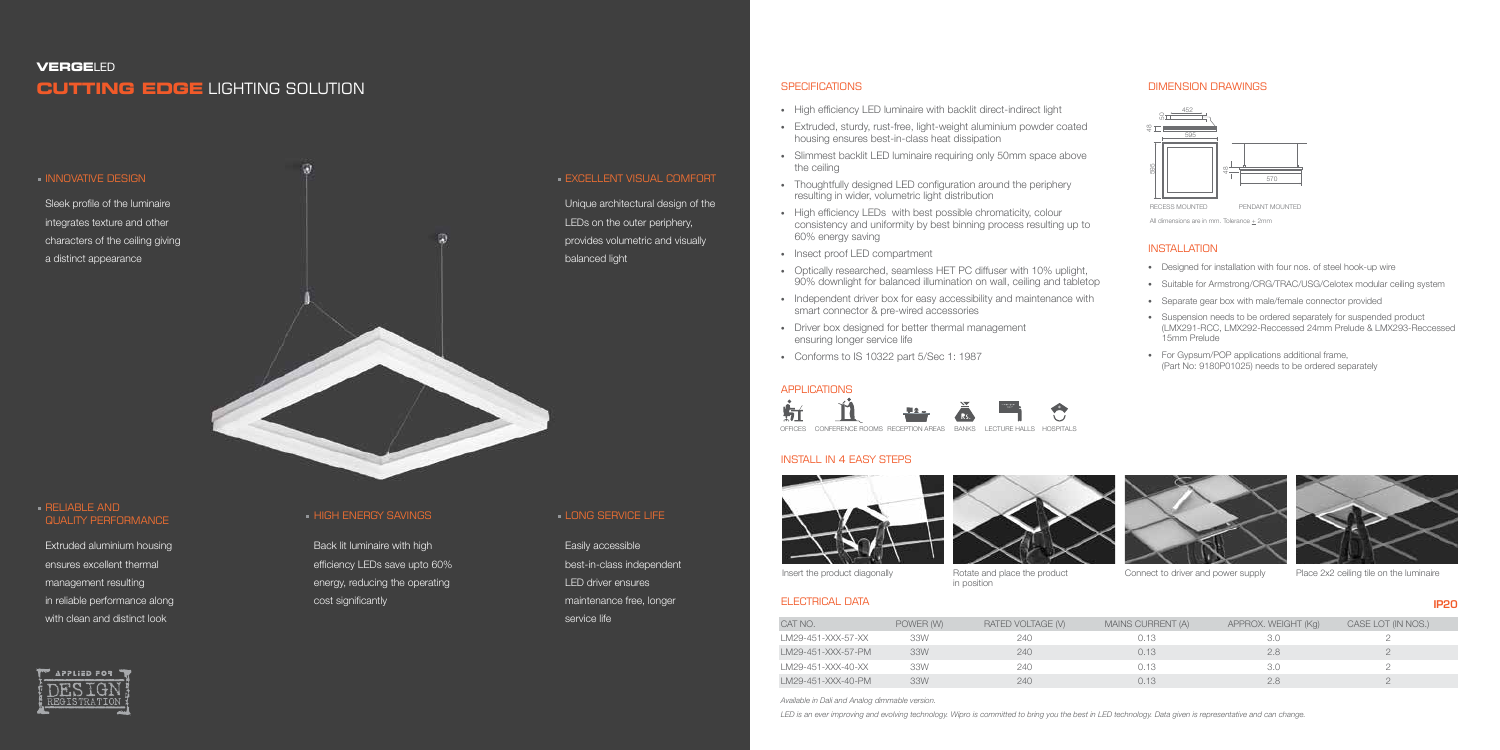